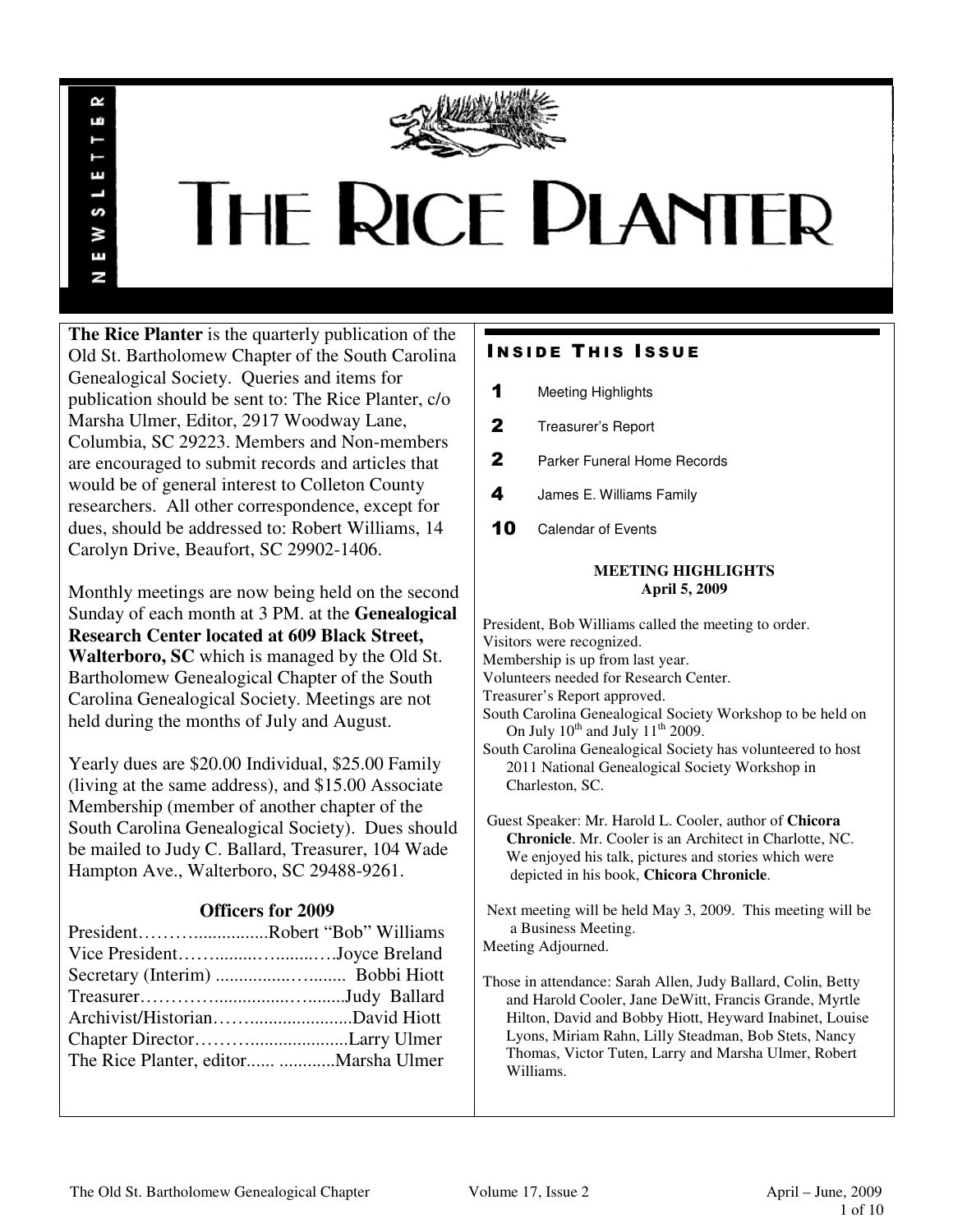# **MEETING HIGHLIGHTS May 3, 2009**

President, Bob Williams called the meeting to order. Minutes approved.

Treasurer's Report approved.

Old Business:

- Film has been finished at the Carolinianna Library. We should receive these rolls in the near future. This film will give Old St. Bartholomew Genealogical Chapter copies of the Press and Standard Newspaper thru the Dec 28 2001 issue.
- New Business:
	- Lease needs to be renewed with Colleton County for our Research Center.
	- National Genealogical Society meeting will be held in Raleigh, NC. The 2010 National Genealogical Society Meeting to be held in Salt Lake City, UT.
	- Old St. Bartholomew Genealogical Chapter Workshop: Speakers to be David W. Hiott and Lillie Singleton.
		- 9:30 Registration 10:00 1<sup>st</sup> Speaker David Hiott on Revolutionary War
		- Soldier, Col. William Washington.
		- $11:00$   $2<sup>nd</sup>$  Speaker Lillie Singleton on Genealogy Through your Church Library. How to establish, Plan, obituaries, etc.

12:30 Lunch

- 2:00 Research help will be provided.
- Lillie Fowler Singleton to head Junior Pioneer Certificate Program. Program adopted by the Old St. Bartholomew Genealogical Chapter is designed to help further the Interest for genealogy in children. Voted and approved that Old St. Bartholomew Genealogical Chapter to designate \$150.00 towards program. OSBGC is to provide Certificates for this program.

 Robert Black Family Reunion is in May. Meeting adjourned.

 Those attending were: Judy Ballard, Myrtle Hilton, David and Bobbie Hiott, Lillie Singleton, Larry and Marsha Ulmer, Bob Williams.

# **WORKSHOP HIGHLIGHTS June 27, 2009**

President, Bob Williams welcomed visitors to Old St. Bartholomew Chapter Workshop.

David Hiott gave an extended version of his presentation on Col. William Washington, Revolutionary War Soldier. Our other scheduled speaker, Lillie Singleton had a family medical emergency and could not make the workshop. Lillie's sister, Gloristine Williams gave a short presentation and showed displays of Lillie's workbook for children "Genealogy and Me". Visitors to the workshop included Dr. Constance McNeill, President of the South Carolina Genealogical Society and Judy Norris Long, Newsletter Editor of the Carolina Herald both offered a variety of information and answered questions. Some guests attending the workshop came from as far as Ohio. The Research Center was full to overflowing and research continued until 5:30pm. A good time was had by all with anticipation of next year's annual workshop.

# **NEW ACQUISITIONS TO OLD ST. BARTHOLOMEW GENEALOGICAL CHAPTER RESEARCH CENTER**

**NAME OF ITEM DONOR** Cane River by L. Taderny Bob Williams Stray Leaves by Lucius Bellinger Beth Guess

# **TREASURER'S REPORT HIGHLIGHTS March 1, 2009 – March 31, 2009**

| <b>Beginning Balance:</b> |        | 3,079.15  |
|---------------------------|--------|-----------|
| Income:                   |        |           |
| <b>Total Income:</b>      |        | 0.00      |
| <b>Expenses:</b>          |        |           |
| Dues and Subscriptions    | 153.00 |           |
| Equipment                 | 215.00 |           |
| Newsletter                | 96.30  |           |
| Postage                   | 58.80  |           |
| <b>Total Expenses:</b>    |        | $-523.10$ |
| <b>Ending Balance:</b>    |        | 2,556.05  |

# **TREASURER'S REPORT HIGHLIGHTS April 1, 2009 – April 30, 2009**

| <b>Beginning Balance:</b> |        | 2.556.05 |
|---------------------------|--------|----------|
| Income:                   |        |          |
| Dues                      | 415.00 |          |
| <b>Book Sales</b>         | 83.00  |          |
| <b>Total Income:</b>      |        | 498.00   |
| <b>Expenses:</b>          |        |          |
| Dues and Subscriptions    | 51.00  |          |
| <b>Total Expenses:</b>    |        | $-51.00$ |
| <b>Ending Balance:</b>    |        | 3,003.05 |

# **PARKER FUNERAL HOME RECORDS**

# **Lemuel Luther Craven**

b. Sep 12 1887 Colleton County, SC d. Apr 24 1955 Colleton County, SC bur: Bedon Baptist Cemetery Mil: Veteran of World War I Occ: Farmer Spouse: Mrs. Neta Cornelia Craven Father: Edward Craven b. Colleton County, SC Mother: Eliza Bazzle b. Colleton County, SC Son: Leroy Craven of Walterboro, SC Dau: Mrs. Franklin Crosby of Round O, SC Mrs. Mood Bazzle of Cottageville, SC Mrs. Joe Craven of Charleston Heights, SC Mrs. Robert Dittner of Charleston, SC Mrs. Wendell Smoak of Walterboro, SC Bro: Jarvis Craven of Walterboro, SC Levy Craven of Walterboro, SC Sis: Mrs. Harry Craven of Columbia, SC 11 Grandchildren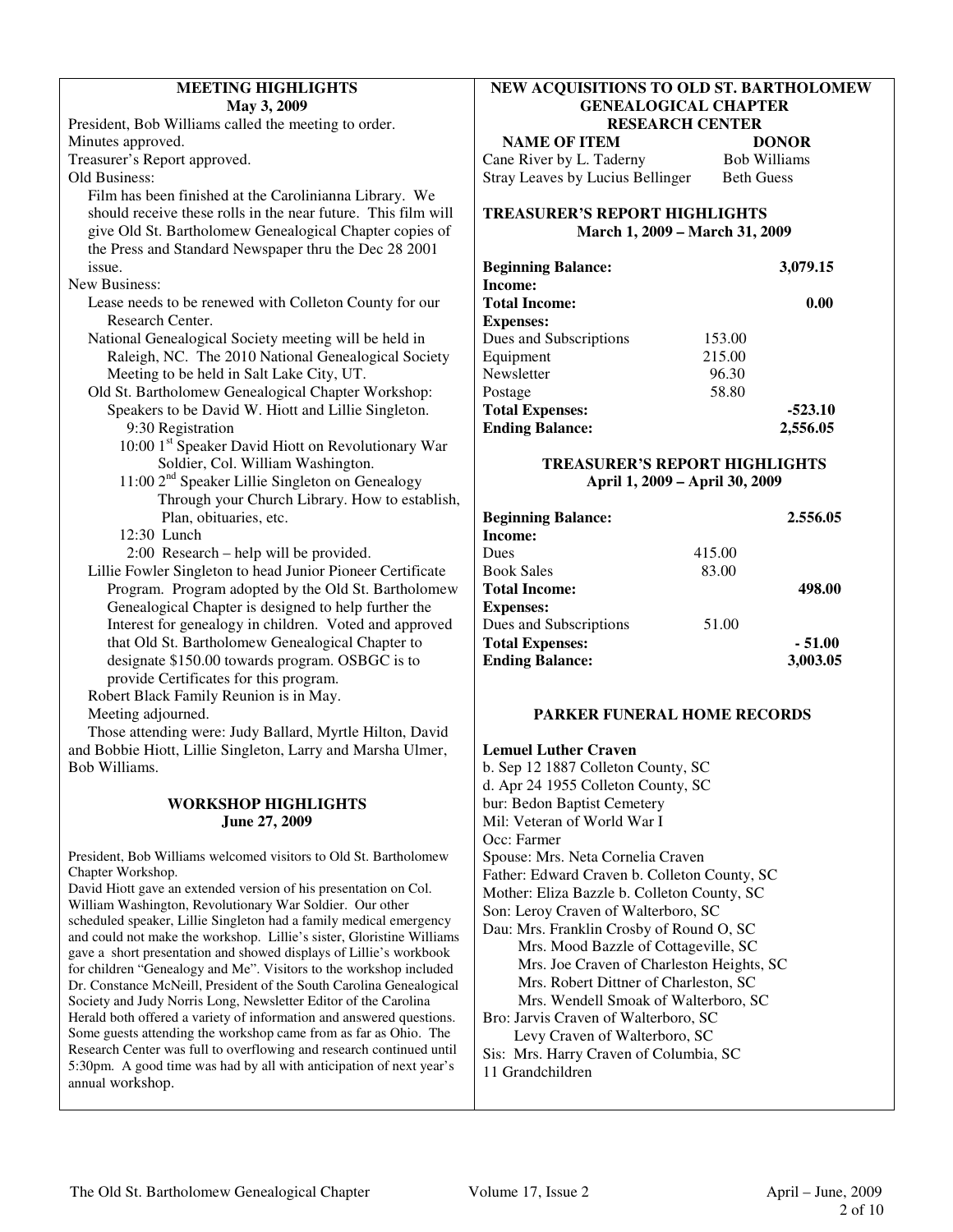# **PARKER FUNERAL HOME RECORDS**

# **Infant Daughter Cook** . **Robert Hucks Crosby**

b. Sep 21 1955 Walterboro, Colleton County, SC b. Aug 16 1896 Colleton County, SC d. Sep 21 1955 Walterboro, Colleton County, SC d. Jun 25 1955 Colleton County Hospital bur: Doctors Creek Cemetery bur: Bethel Methodist Church Cemetery Father: Henry Cook b. Colleton County, SC Occ: Farmer Mother: Jessie Grant b. Colleton County, SC Spouse: Mrs. Ruth Connely Crosby Henry Cook of Ruffin, SC Son: Randolf P. Crosby of Ruffin, SC Sis: Delores Cook of Ruffin, SC Robert Monroe Crosby of Walterboro, SC

b. Nov 03 1873 Colleton County, SC Henry Crosby of Ruffin, SC d. Nov 24 1955 Colleton County Hospital . Atlie E. Crosby of Walterboro, SC<br>
bur: Bedons Bantist Cemetery **SC**<br>
Veteran of World War I bur: Bedons Baptist Cemetery Father: John Craven b. Colleton County, SC Mother: Frances Craven Craven b. Colleton County, SC **Ernest Lee Culpepper** Occ: Farmer b. Oct 29 1893 Portsmouth, VA Bro: Lonnie Craven of Walterboro, SC d. May 05 1955 Regional Hospital, Orangeburg, SC Sis: Mrs. D. M. Warren of Columbia, SC<br>Mrs. Cluthen Smoak of Ruffin. SC<br>Coc: Lumberman and Builder Mrs. Cluthen Smoak of Ruffin, SC

d. Jan 14 1955 Colleton County, SC Son: C. D. Culpepper of Walterboro, SC bur: Tabor Methodist Church Cemetery Ernest C. Culpepper Jr of Gaffney, SC Spouse: Culbert B. Crosby **Dau: Mrs. Druy White of Walterboro, SC** Father: Charlie J. W. Breland b. Colleton County, SC Bro: George Culpepper of Portsmouth, VA Mother: Nancy Breland b. Colleton County, SC<br>
Foster Son: George Jones of Charleston, SC<br>
Sis: Mrs. Susie Barnes of Portsmouth, VA Foster Son: George Jones of Charleston, SC Dau: Louise Martin of Ruffin, SC 6 granddaughters, 3 grandsons Bro: E. Rhett Breland of Walterboro, SC R S. Breland of Round O, SC **Lou Victoria Crosby DuBois** Sis: Mrs. C. J. D. Caldwell of Lodge, SC b. Jun 18 1870 Colleton County, SC

# **Frampton Clarence Crosby** Widowed

b. Aug 21 1916 Colleton County, SC<br>
d. Jun 19 1955 Colleton County Hospital<br>
Mother: Mary Sineath b. Colleton County, SC bur: Bedons Baptist Church Cemetery Occ: Pipe Fitter at Navy Yard **Mary "Mamie" Webb Gooding** Spouse: Dorothy Craven Crosby b. Nov 06 1873 Hampton County, SC Father: Clarence Crosby b. Colleton County, SC d. Aug 14 1955 Nashville, TN Mother: Lucy Crosby Crosby b. Colleton County, SC bur: Crocketville, SC Son: Lemuel Crosby 15 yrs Spouse: W. J. Gooding Dau: Iona Crosby 14 yrs Mother: Clara Riley Webb Mary Lou Crosby 11 yrs Son: W J. Gooding Jr.<br>
Bro: Harvey Crosby of Walterboro, SC Dau: Mrs. Terry Hiers, Sis: Mrs. Casey Crosby of Red Top, SC Mrs. W. Rabey, Mrs. B. Getsinger, Mrs. Marshall Craven of Ladson, SC Thornton Womack, Mrs. George Beull Mrs. Ludlow Colson of Walterboro, SC Mrs. Donald Guthridge Mrs. Edgar Craven of Ladson, SC Half-Bro: George Warren of Hampton, SC

Bro: James Harold Cook of Ruffin, SC Father: Berry V. Crosby b. Colleton County, SC Ralph Cook of Ruffin, SC Mother: Elizabeth Grayson Crosby b. Colleton Co, SC Dau: Lynn Corbett of Bowman, SC **Solomon Martin Craven Bro: John Crosby of Ruffin, SC** 

 Spouse: Sarah Catherine Platt **Rosa Elizabeth Breland Crosby** Father: James A. Culpepper b. Portsmouth, VA b. Feb 06 1876 Colleton County, SC Mother: Josephine Brown Culpepper b. Portsmouth, VA

1 Grandson, 1 Granddaughter, 2 Great Grandsons d. Feb 11 1955 Colleton County Hospital bur: Peniel Baptist Church Cemetery Mother: Mary Sineath b. Colleton County, SC

 Thomas Crosby 8 yrs Father: Edward James Webb b. Charleston, SC Dau: Mrs. Terry Hiers, Mrs Thomas S. McMillan, Thornton Womack, Mrs. George Beull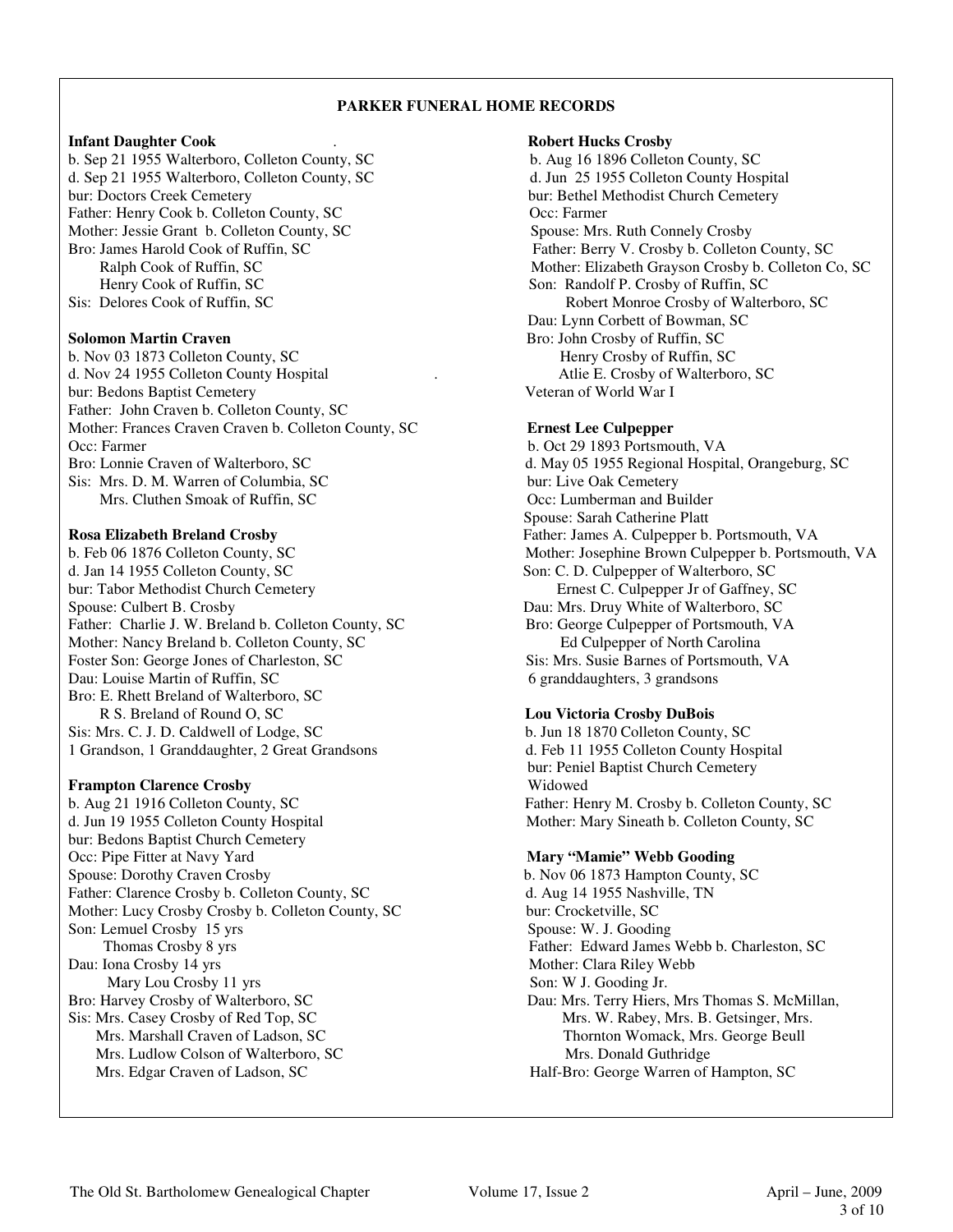# **James Smith Family Additions and Corrections: (Volume 17, Issue 1 Jan – Mar, 2009)**

#167 Jane Elizabeth Smith married Robert Black on Mar 06 1866 (ref. Pension Application) Thank you Bob Williams.

Thank you David Hiott for the following information.

#166 Henry Smith's second wife Mary Elizabeth Walker was not the daughter of William Pledger Mouzon Walker.

- #629 Laura Elizabeth Smith's husband Joseph "Bunyon" Hiott's birth date. Seems there is a mixup in the date of birth of Bunyon Hiott which could not have been Mar 01 1891 (as shown on death certificate) because according to the 1900 census he already had five children (the oldest being 8 years of age). Leading us to believe that he was born closer to the age of 1867 as shown in the 1870 Census.
- #171 Salena Lena "Sarah or "Laney" Smith's husband Barney Smith as the son of Thomas Smith and Rebecca Warren) another source has Barney Smith as being the child of Gideon Smith. We feel further research needs to be done regarding the parentage of the Barney Smith.
- #177 William Thomas Kicklighter b 1844 died in Fl was the brother Thomas Edward Kicklighter b. Nov 15 1846 d. Aug 28 1929 in Jacksonville, Fl who actually married Julia Elizabeth Carter.
- #178 Elvira Kicklighter's husband James Daniel Smoak was not the son of George Washington Smoak and Susanna Rentz).
- #702 Hybernia Smith's birth date was not 1863 (not possible) she was not listed in 1880 Census or in the 1900 Census (could she have been born and died between 1880 and 1900? Or could some researchers have her confused with Hyburnia Smith the daughter of Thomas and Rebecca Warren Smith.
- #210 Julius B. Drawdy's wife is Mary Jane Catterton (not Mary Anne Catherton) her date of death should be Feb 12 1946 (not Feb 12 1916).

# *JAMES E. WILLIAMS FAMILY Generation One*

- 1. **James E. Williams**, born about 1760 in Possibly the British Isles, died Feb 4 1840 in Edisto community of Colleton Co, SC. Some sources have indicated that James E. Williams was born in Wales however DNA testing shows that this particular line of Williams came from the British Isles (Scotland or England). There is also a possibility that at some time in the past the surname may have been changed to Williams possibly indicating that James E. Williams may have been born in the United States. According to James E. Williams obituary it is stated he was survived by his wife however we are not sure whether or not it was Catherine. A James Williams was enlisted in the Colleton Co. Regiment of Foot in 1775. He may have been a member of the Pon Pon Company. However we do not know if this James Williams is our James E. Williams. He married **Catherine Hamilton** in Green Pond, Colleton Co., SC, born about 1759 in Green Pond, Colleton Co., SC, died in Green Pond, Colleton Co., SC.
	- *Children:*
	- + 2 i. Henry M. Williams born Mar 20 1782.
	- + 3 ii. Abraham Taylor Williams born about 1783/6.<br>+ 4 iii. James Allen Williams born Aug 31 1788.
	- + 4 iii. James Allen Williams born Aug 31 1788.
	- + 5 iv. Mary A. Williams born about 1795/8.

### *Generation Two*

2. **Henry M. Williams**, born Mar 20 1782 in Colleton Co., SC, died Oct 28 1846 in Colleton Co., SC. He married **Barbara Unknown**, born about 1782 in Colleton Co., SC, died Sep 06 1852 on Edisto River. **Barbara**: According to the 1850 Census Barbara was listed as being 52 years of age however just two years later in her obituary which appears in the Southern Christian Advocate she is listed as 70 years of age (the obituary information had been submitted by her nephew Rev. Paul Williams).

- + 6 i. Alfred W. Williams born Sep 03 1809.
	-
- + 7 ii. James E. Williams born about 1825. Martha Williams, born about 1826 in Colleton Co., SC, died Oct 11 1891 in Colleton Co., SC, buried Unmarked in Joseph Koger Risher Cemetery.
- + 9 iv. Henry Allen Williams born about 1835.
- 3. **Abraham Taylor Williams**, born about 1783/6 in Green Pond, Colleton County, SC, died Dec 30 1843 in Colleton Co., SC, buried in Family Burial Ground. He married **Harriet Havilah Risher** about 1809 in Green Pond, Colleton Co., SC, born about 1788 in Colleton Co., SC, (daughter of **Mary de la Fontaine** and **Benjamin Risher**) died Jan 12 1844 in Colleton Co., SC, buried in Family Burial Ground. *Children:*
	- + 10 i. Havilah Hamilton Williams born Mar 04 1810.
	- + 11 ii. Molton "Mote" Williams born Dec 28 1811.
	- + 12 iii. Peter Edward Williams born Feb 02 1814.
	- + 13 iv. Harriet Ann Williams born Jan 10 1816.
	- 14 v. Mary Williams, born Feb 23 1823, died Jul 18 1886, buried in Cottageville Cemetery, Cottageville, SC. Mary Williams married David S. Ackerman sometime after 1860 Census was taken. She married David S. Ackerman, between 1860-64,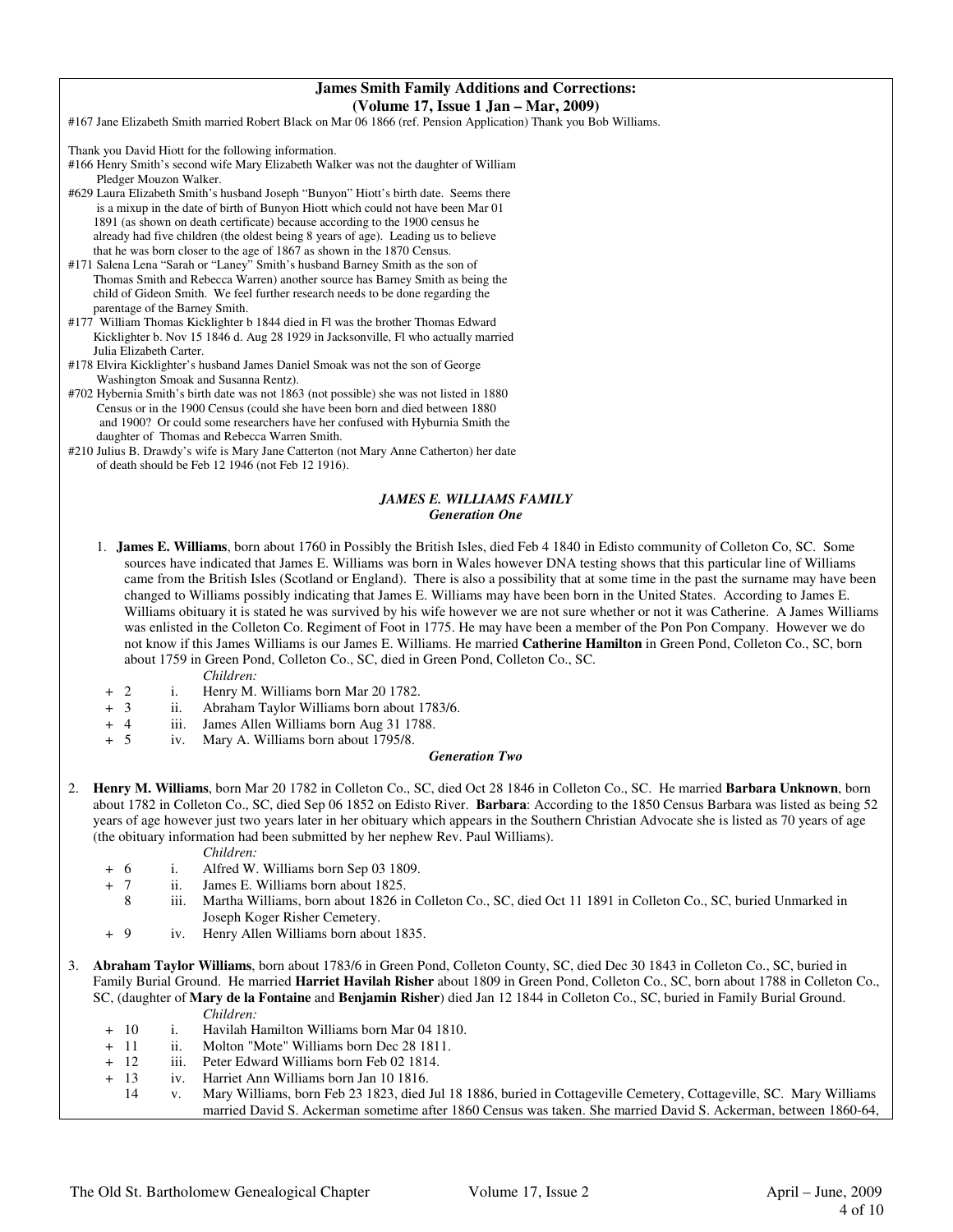born Apr of 1822 in Colleton Co., SC (son of Stephen Oliver Ackerman and Elizabeth Rebecca Koger) died Jun 23 1864 in Virginia, military Pvt. Company C, 5th South Carolina Calvary Regiment, buried in Hollywood Cemetery, Richmond, VA. David: Previously married to Jane Rachel Hyndman and had Thomas Stephen Ackerman, Abraham W. Ackerman, Mary Ackerman and Janie Rebecca Ackerman.

- 15 vi. Richard Williams, born about 1822.
- + 16 vii. James Benjamin Williams born Aug 18 1825.
- 17 viii. Thomas E. Williams, born Oct 15 1829, died Mar 13 1913, buried in Williams Town Cemetery, Williams, SC. He married Elizabeth Kirkland, born Oct 26 1818, died Apr 08 1901, buried in Williams Town Cemetery, Williams, SC.
- + 18 ix. Abraham English Williams born Feb 28 1832.
- 4. **James Allen Williams**, born Aug 31 1788 in Colleton Co., SC, died Jul 25 1852 in Colleton Co., SC, buried in Stokes-Connor-Williams Cemetery. He married **Ann Lyndes**, born about 1795, died Mar 01 1859 in Colleton Co., SC, buried in Stokes-Connor-Williams Cemetery. *Children:*
	- + 19 i. Paul Allen Malcomb Williams born about 1818.
		- 20 ii. Sarah C. M. Williams, born Aug 29 1823, died Sep 24 1841.
	- + 21 iii. E. E. Anna Williams born about 1831.

5. **Mary A. Williams**, born about 1795/8 in Colleton Co., SC. It is believed that Mary A. Williams was one of the four children indicated in the obituary of James E. Williams. The Census of 1800 and 1810 also give the impression that he, James E. Williams had a daughter or daughters. Prine family genealogy tells us that John Prine married Mary A. Williams in 1813. The Prine and Williams families were neighbors in the early 1800's and are shown living near one another in the Mills Atlas. John and Mary Williams Prine moved to Mississippi sometime between 1823 and 1824. Mary A. Williams Prine is shown to be still living at the time of her father (possibly) James E. Williams death in 1840. We have decided, under these circumstances to include Mary A. Williams as one of the children of James E. Williams. She married **John Alexander Prine**, Jan 27 1813 in Colleton County, SC, born about 1793, (son of **Daniel Cannon Prine** and **Sarah Gates**) died Sep of 1856 in Lowndes County, Ga. **John**: John Alexander Prine married Mary A. Williams several sources have them marrying in Mississippi however they were both from Colleton County, South Carolina and their first two children were born in South Carolina before 1824.

- *Children:*<br>+ 22 i. Delilah A i. Delilah Ann Prine born Feb 15 1817.
- + 23 ii. Daniel Alexander Prine born about 1823.
- + 24 iii. John Leonard Prine born about 1824.
- + 25 iv. Elizabeth Ann Prine born Mar 08 1826.
- + 26 v. Allason Susan Prine born Jun 13 1828.
	- 27 vi. Aletha Susan Prine, born May of 1832 in Jones County, Miss, died Jun 15 1902 in Washington County, AL.
- + 28 vii. Robert Walker Prine born Jul 03 1833.
- + 29 viii. William Henry Prine born Apr 28 1835.
- + 30 ix. Charles Frances Prine born about 1838.<br>+ 31 x. Harriet Adeline Prine born about 1840.
- + 31 x. Harriet Adeline Prine born about 1840.
	- 32 xi. David Alexander Prine, born about 1843 in Jones County, Miss, died about 1845 in Jones County, Miss.

### *Generation Three*

6. **Alfred W. Williams**, born Sep 03 1809 in Colleton Co., SC, died May of 1857. Alfred and his wife had three children. He married **Elizabeth G. Muckenfuss**, born Oct 05 1818, (daughter of **Thomas Muckenfuss** and **Mary Ann Unknown**) died Jun 02 1870 in Colleton Co., SC.

### *Children:*

- + 33 i. Martha Ann Williams born Apr 02 1841.
- + 34 ii. Barbara E. Williams born Mar 28 1846.
- + 35 iii. John Butcher Williams born Apr 02 1849.
- 7. **James E. Williams**, born about 1825 in Colleton Co., SC, died between 1870-1880. He married **Mary May "Molly" Cooner**, born in Colleton Co., SC.

*Children:*

- + 36 i. Henry Jacob "Jake" Williams born Mar 24 1868.
	- ii. Barbara Ida Williams, born about 1870, died about 1898.
- 9. **Henry Allen Williams**, born about 1835 in Colleton Co., SC, died about 1905, buried in Joseph Risher (Padgett) Cemetery, Williams, SC, military SGT Company G, 4th South Carolina Cavalry during the War Between the States. He married **Martha Anne Risher**, Feb 21 1856 by Rev. Paul A. M. Williams, born about 1834 in Colleton Co., SC, (daughter of **Joseph Koger Risher** and **Havilah Hamilton Williams**) died Dec 14 1891 in Colleton Co., SC, buried in Joseph Risher (Padgett) Cemetery, Williams, SC.

- 38 i. Joseph Risher Williams, born Jul 27 1857 in Colleton Co., SC, died Mar 10 1921 in St Augustine, FL, occupation Naval Store Operator, buried in Joseph Koger Risher Cemetery. He married Nancy "Isabelle" Padgett, born Sep 07 1858 in Colleton Co., SC, (daughter of Isham Padgett and Martha Joannah Cone) buried in St Augustine, FL. + 39 ii. Ella Havilah Williams born Jan 06 1859.
- The Old St. Bartholomew Genealogical Chapter Volume 17, Issue 2 April June, 2009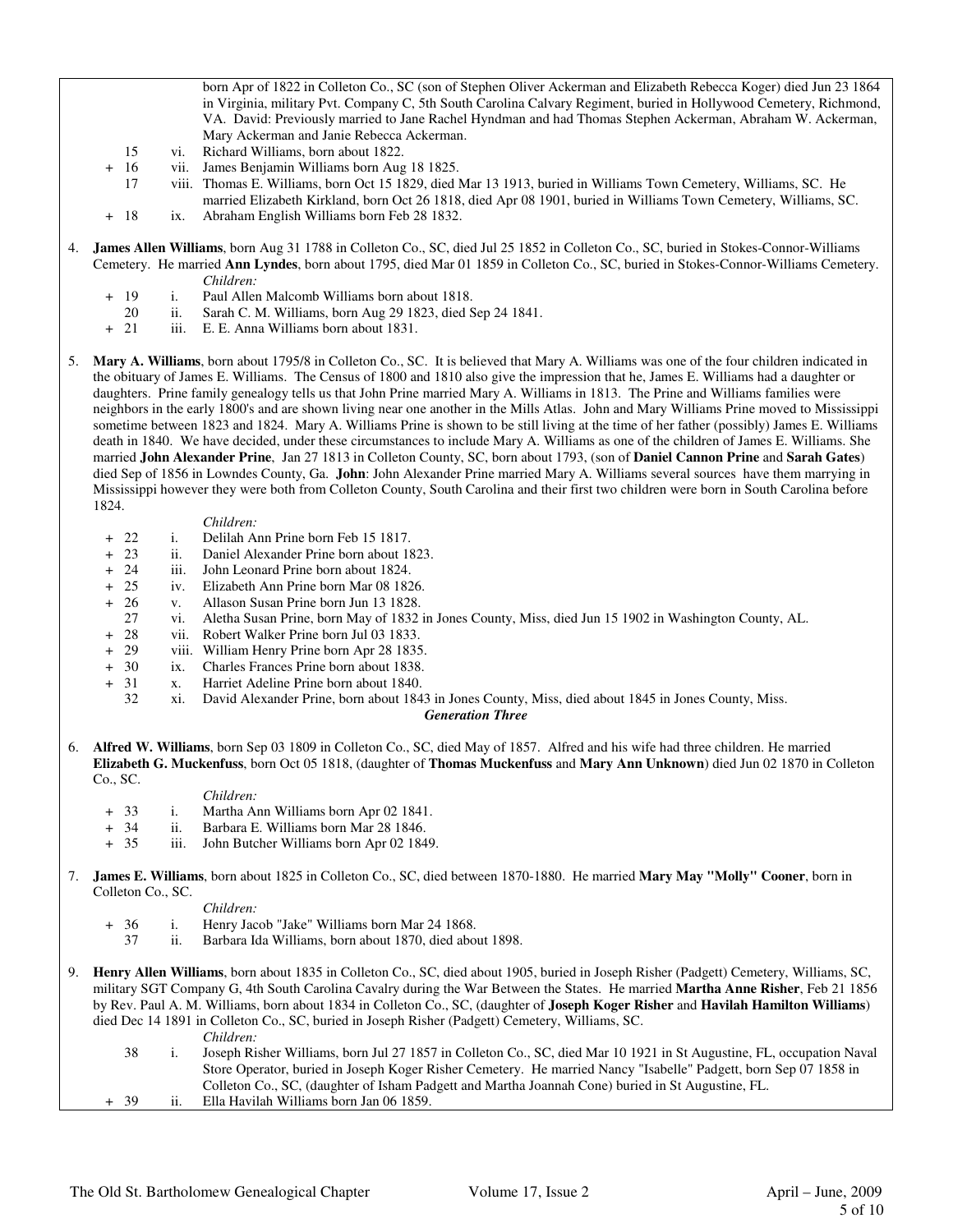- 40 iii. Barbara K. Williams, born Jan 31 1861, died Oct 21 1862, buried in Joseph Koger Risher Cemetery.<br>41 iv. Mary Elizabeth Williams born Feb 06 1864.
- + 41 iv. Mary Elizabeth Williams born Feb 06 1864.<br>+ 42 v. Barbara K. Williams born Dec 22 1865.
- + 42 v. Barbara K. Williams born Dec 22 1865.
- + 43 vi. Sarah Caroline Williams born Feb 06 1869.
- + 44 vii. Henry "Bass" Williams born Jun 03 1869.
- + 45 viii. Georgetta Kathryn "Kate" Williams born Sep 15 1872.
- + 46 ix. Frank George Williams born Sep 13 1871.
- + 47 x. Annie Marion Williams born Nov 27 1875.
- 10. **Havilah Hamilton Williams**, born Mar 04 1810, died Apr 09 1876. Havilah Hamilton Williams grave is unmarked and she was probably buried beside her husband Joseph Koger Risher. in the Joseph Koger Risher Cemetery, Wiliams, SC. She married **Joseph Koger Risher**, born Mar 31 1807, (son of **Benjamin Risher Jr** and **Mary Koger**) died Oct 09 1868, buried in Joseph Risher (Padgett) Cemetery, Williams, SC, occupation Farmer. **Joseph**: It is understood that Joseph Koger Risher was a Col. in the South Carolina Militia before the Civil War.

- + 48 i. William Benjamin Risher Sr born Oct 22 1826.
- 49 ii. Mary H. Risher, born about 1831.
	- 50 iii. Henry B. Risher, born about 1833, died Jul 20 1864 in Petersburg, VA, military Member of the 1st South Carolina Infantry Regiment, Jenkins Brigade, he never married.
- + 51 iv. Martha Anne Risher born about 1834.
- + 52 v. Elizabeth "Rebecca" Risher born about 1838.
- 53 vi. Joseph A. Risher, born Mar 06 1840, died Nov 10 1857, buried in Joseph Koger Risher Cemetery.
- + 54 vii. Sarah Caroline "Carrie" Risher born Jul 03 1842.
- + 55 viii. Hamilton Franklin Risher Sr born about 1850.
- 11. **Molton "Mote" Williams**, born Dec 28 1811, died Dec 15 1895. He married **Rebecca Black**, Mar 16 1837, born Nov 07 1819, (daughter of **Robert Black** and **Nancy Rice**) died Aug 31 1896, buried in Joseph Risher (Padgett) Cemetery, Williams, SC.
	- *Children:* 56 i. Mary H. Williams, born Jan 09 1838, died Sep 11 1846.
	- 57 ii. Henry W. Williams, born Mar 23 1839, died Sep 09 1846.
	- 58 iii. Richard A. Williams, born Apr 25 1841, died Aug 26 1847.
	- 59 iv. Robert Williams, born Jul 22 1843, died Nov 24 1849.
	- + 60 v. Harriet A. Williams born Oct 03 1845.
	- + 61 vi. Olivia A. Williams born Sep 26 1847.
		- 62 vii. Rebecca Williams, born Jan 11 1849, died Nov 24 1849.
		- 63 viii. Sarah M. Williams, born Dec 03 1850.
	-
	- + 64 ix. Thomas Raysor Williams born Apr 05 1852. + 65 x. Joseph Risher Williams born Sep 06 1856.
	- + 66 xi. Abraham English Williams born Mar 25 1854.
	- + 67 xii. James Benjamin Williams born Oct 20 1858.
		- 68 xiii. Nancy C. Williams, born about 1860. Living in Adrian, GA as of Dec 1917. She married (1) Jeff Tyson. She married (2) W. C. Fountain.
- 12. **Peter Edward Williams**, born Feb 02 1814, died Jul 18 1892 in Lulu, Union County, FL, buried in New Zion Methodist Church Cemetery, Lula, FL. He married (1) **Wife's Name Unknown**. He married (2) **Eliza Caroline Herndon**,about 1843, born Jul 08 1825 in Colleton Co., SC, (daughter of **Richard Herndon** and **Pinkey Padgett**) died Apr 02 1896, buried in New Zion Methodist Church Cemetery, Lula, FL.
	- *Children by Wife's Name Unknown:*
	- 69 i. Paul A. Williams, born Aug 11 1837.
	- 70 ii. Elizabeth M. Williams, born Oct 02 1839.
		- *Children by Eliza Caroline Herndon:*
	- + 71 iii. Abraham Taylor Williams born Mar 27 1844.
	- 72 iv. Benjamin Stokes Williams born Apr 16 1845.<br>73 v. Harriet Ann Williams, born Jun 15 1847 in W
	- v. Harriet Ann Williams, born Jun 15 1847 in Walterboro, Colleton Co., SC, died Sep 03 1883. She married William Mitchell.
	- + 74 vi. Peter Hamilton Williams born Oct 06 1848.
	- 75 vii. James Washington Williams, born Sep 06 1850 in Walterboro, Colleton Co., SC, died about 1862.
	- + 76 viii. Thomas Franklin Williams born Sep 30 1852.
	- + 77 ix. Richard Edward Williams born Feb 06 1855.
	- + 78 x. Eliza Caroline Williams born Jan 10 1856.
	- + 79 xi. Georgia Etta Cornelia Williams born May 04 1859.
	- + 80 xii. Lucy Jane Williams born Aug 26 1861.
	- + 81 xiii. William Jefferson Williams born Jul 11 1864.
	- xiv. Joseph Fletcher Williams born Jul 23 1866.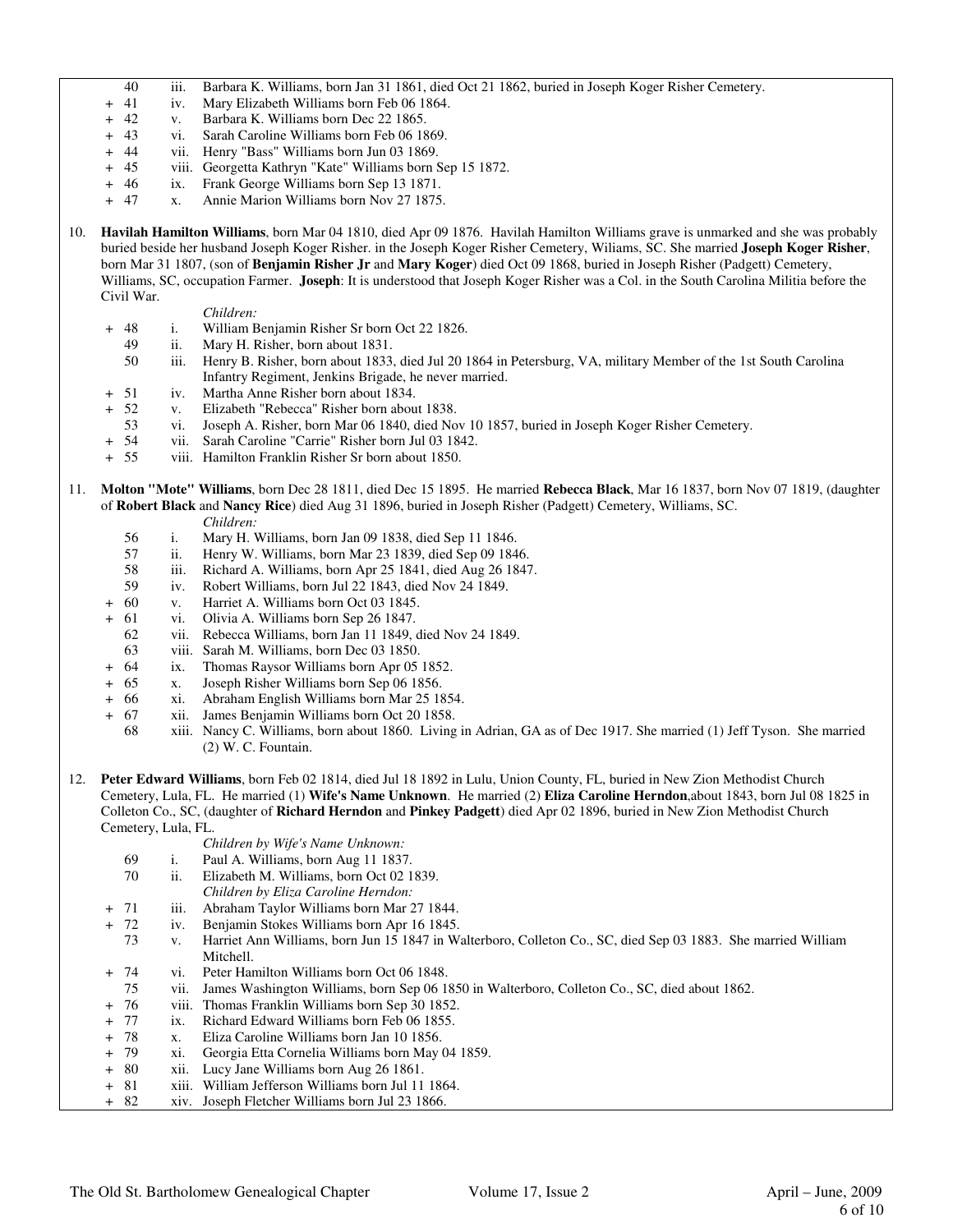- 13. **Harriet Ann Williams**, born Jan 10 1816 in Colleton Co., SC, died Jan 10 1851 in Colleton Co., SC, buried in Warren-Key Family Cemetery, Williams, SC. She married (1) **Francis Fontaine Risher** Sep 15 1831 in South Carolina, born Apr 13 1809 in Colleton Co., SC, (son of **Benjamin Risher Jr** and **Mary Koger**) died Jul 16 1833 in Colleton Co., SC. She married (2) **George Warren**, born Nov 15 1803, died Sep 24 1891, buried in Warren-Key Family Cemetery, Williams, SC.
	- *Children by Francis Fontaine Risher:*
	- + 83 i. Joseph Koger Risher born Jul 05 1832.
	- + 84 ii. Adaline Risher born Dec 25 1833.
		- *Children by George Warren:*
		- 85 iii. Georgetta Henrietta Warren, born Apr 01 1837 in Colleton Co., SC, died Dec 16 1906, buried in Warren-Key Family Cemetery, Williams, SC.
	- 86 iv. James Madison Warren born Jul 19 1838.<br>87 v. Jane Elizabeth Louvenia Warren, born Ma
	- 87 v. Jane Elizabeth Louvenia Warren, born Mar 27 1840 in Colleton Co., SC, died Nov 29 1893, buried in Warren-Key Family Cemetery, Williams, SC. She married John Sease.
	- + 88 vi. Caroline Harriett Warren born Sep 27 1841.
		- 89 vii. Jefferson Warren, born May 30 1843 in Colleton Co., SC, died Feb 02 1899, buried in Warren-Key Family Cemetery, Williams, SC. He married (1) Mary W. Williams, born about 1849, (daughter of Paul Allen Malcomb Williams and Eliza A. Barnes). Mary: Mary Williams middle name may possibly be Waring. He married (2) Clara Eloise Riley.
	- + 90 viii. George Lawrence Warren born Feb 10 1845.
	- + 91 ix. Amelia Ann Warren born Feb 27 1847.
		- 92 x. Edwin Franklin Warren, born Apr 22 1849 in Colleton Co., SC, died Oct 26 1917, buried in Augusta, Ga, occupation Farmer/Lawyer/State Senator from Hampton Co., SC. He married Sallie Woodward. Sallie: of Augusta, GA.
- 16. **James Benjamin Williams**, born Aug 18 1825, died Feb 14 1896 in Lulu, Union County, FL. He married **Mary Ann Costine**, born Aug 14 1827 in Green Pond, Colleton Co., SC. **Mary**: Daughter of Henry Costine.
	-
	- *Children:*<br>
	93 *i.* Susan Wi 93 i. Susan Williams, born Nov 07 1849. She married Jessie Dicks.<br>94 ii. Martha Williams, born Sep 14 1851. She married Allen Weeks
	- 94 ii. Martha Williams, born Sep 14 1851. She married Allen Weeks.<br>95 iii. Henry Abraham Williams, born Sep 14 1853, died Feb 05 1890.
	- iii. Henry Abraham Williams, born Sep 14 1853, died Feb 05 1890. He married Rebecca Beasley Mar of 1879.
	- 96 iv. Mary Edith Williams, born about 1857. She married Henry Harrison.
	- + 97 v. William Cornelius Williams born Jul 06 1858.
		- 98 vi. Julia Williams, born Jul 07 1859. She married Benjamin Smith.
		- vii. Arthur English Williams, born Jan 11 1861. He married Matilda Beasley.
- 18. **Abraham English Williams**, born Feb 28 1832 in Green Pond, Colleton Co., SC, died May 17 1904 in Cottageville, Colleton Co., SC, buried in Williams Cemetery, Cottageville, SC, occupation Medical Doctor. He married **Georgiana Caroline Sheridan** Dec 28 1854 in Colleton Co., SC, born Jan 07 1831, (daughter of **Hugo G. Sheridan** and **Catherine L. Speer**) died Nov 11 1904. *Children:*
	- 100 i. Alice Catherine Williams, born Nov 10 1855 in Colleton Co., SC, died Mar 30 1939 in Cottageville, Colleton Co., SC, buried in Williams Cemetery, Cottageville, SC. She married Thomas Stephen Ackerman, born about 1849 in Colleton Co., SC, (son of David Ackerman and Jane Hineman) died Sep 16 1936 in Cottageville, Colleton Co., SC, buried in Williams Cemetery, Cottageville, SC, occupation Farmer.
	- + 101 ii. Eugene Hamilton Williams born Jun 04 1857.
		- 102 iii. Asbury Hillard Williams, born Mar 07 1859 in Colleton Co., SC, died Nov 18 1918 in Lake City, SC. He married Harriet Viola Fulmore, married Oct 15 1884 in Salem, Florence Co., SC born Aug 07 1866 in Williamsburg Co., SC, died Aug 21 1926 in Lake City, SC.
	- + 103 iv. Elizabeth Ellen Williams born Jan 28 1861.
	- + 104 v. Mary Havilah Williams born Mar 30 1866.
	- + 105 vi. Annie Jane Williams born Sep 09 1867.
		- 106 vii. Harriett "Pauline" Williams, born Mar 20 1864, died Oct 04 1888, buried in Williams Cemetery, Cottageville, SC.
		- 107 viii. Hugo Sheridan Williams, born Mar 17 1870, died Oct 10 1872.
- 19. **Paul Allen Malcomb Williams**, born about 1818, died Jan 04 1863, occupation Rev. Methodist Minister, buried in Stokes-Connor-Williams Cemetery. He married **Eliza A. Barnes** Nov 17 1840 in Cheraw, SC, born Jun of 1819 in Robeson County, NC, died Jun 22 1881, buried in Stokes-Connor-Williams Cemetery. **Eliza**: Married a second time to Dr. Peter Stokes.
	- *Children:*
	- 108 i. James E. Williams, born about 1842, died May 18 1862 in Grahamville, Jasper Co, SC, buried in Stokes-Connor-Williams Cemetery, education Jul of 1861 Wofford College, military SGT MJR Confederate Army.
	- + 109 ii. Sarah Caroline Williams born Jan 24 1844.
	- 110 iii. Annie E. Williams, born about 1845, died Oct 11 1895, education Attended Spartanburg Female Academy. She married (1) William C. Rizer, born about 1849, died Dec 19 1884, buried in Stokes-Connor-Williams Cemetery. She married (2) George J. Tucker.
	- 111 iv. Mary W. Williams, born about 1849. She married Jefferson Warren, born May 30 1843 in Colleton Co., SC, (son of George Warren and Harriet Ann Williams) died Feb 02 1899, buried in Warren-Key Family Cemetery, Williams, SC.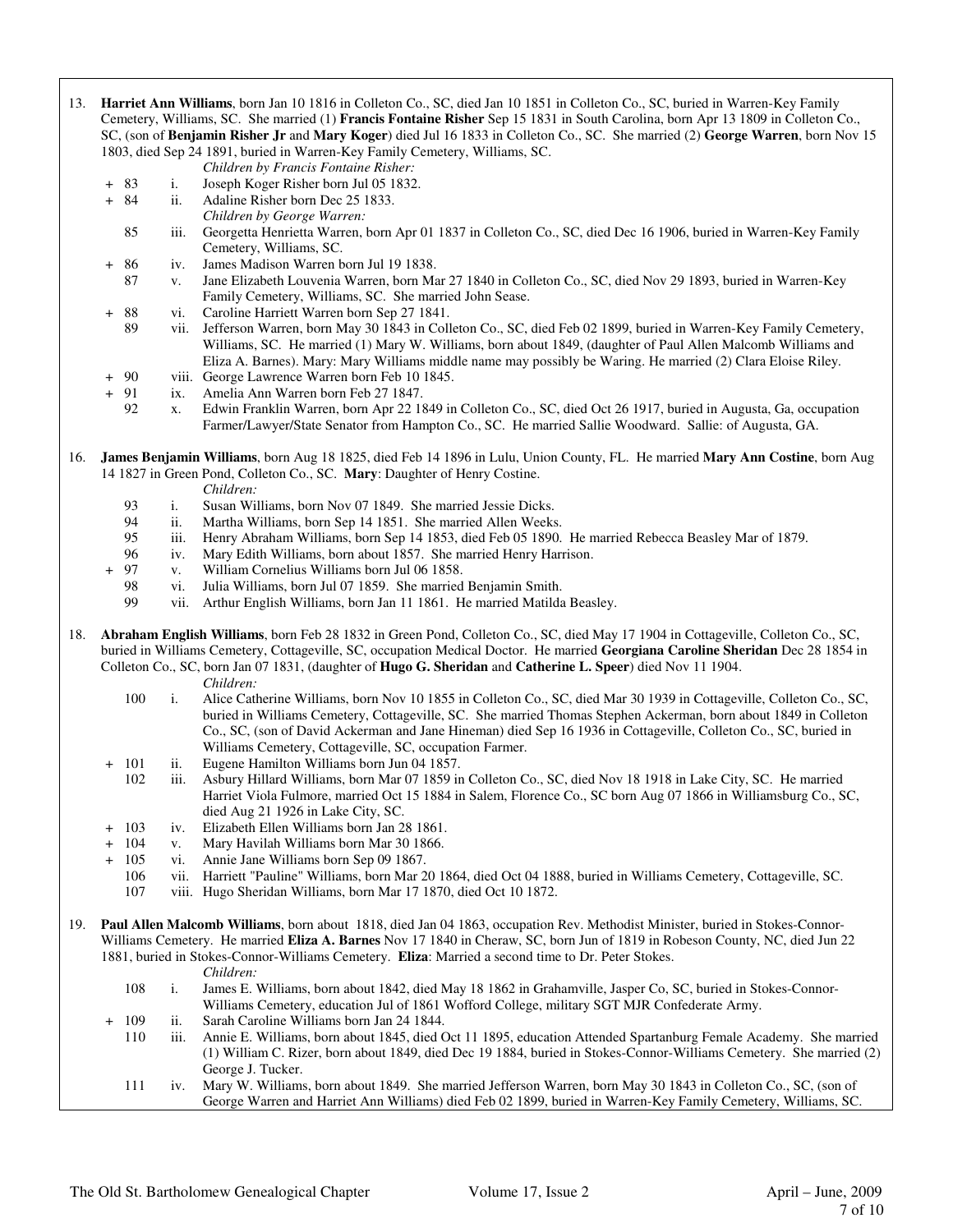112 v. Francis Asbury Williams, born about 1857, died Sep 21 1861, buried in Stokes-Connor-Williams Cemetery.

- 21. **E. E. Anna Williams**, born about 1831, died Feb 08 1865 in Winnsboro, SC, buried in Stokes-Connor-Williams Cemetery. She married **Peter Stokes**, born Jan 07 1822, occupation Doctor, died May 16 1904, buried in Stokes-Connor-Williams Cemetery. *Children:*
	- 113 i. L. E. A. Stokes, born Dec 19 1850, died Apr 19 1857.
	- 114 ii. Sarah C. Stokes, born Dec 04 1854, died Sep 23 1857.
	- + 115 iii. Eliza Pauline "Polly" Stokes born Mar 08 1856.
	- + 116 iv. Annie Stokes born Jan 13 1858.
		- 117 v. Virginia Stokes, born Feb 29 1860, died Sep 18 1894. She married T. N. Barksdale.
		- 118 vi. Francis Marion Stokes, born Mar 16 1862, died Aug 25 1896, buried in Stokes-Connor-Williams Cemetery. Francis M. Stokes Tombstone indicates it was erected by his wife. His obituary in "The Southern Christian Advocate"did not mention a wife or children. He was living in Branchville at the time of his death.
		- 119 vii. Maggie L. Stokes, born Feb of 1865, died Apr 14 1879.
- 22. **Delilah Ann Prine**, born Feb 15 1817 in South Carolina, died Mar 01 1908 in Mobile, AL. She married **Loami Howard**, Jan 11 1833 in Mobile, AL, born about 1815.

*Children:*

- 120 i. Mary Ann Howard, born May 24 1834 in Mobile, Mobile County, AL, died about 1870 in Vinegar Bend, Washington County, AL.
- 121 ii. Daniel Howard, born May 22 1836 in Mobile, Mobile Co., AL.
- 122 iii. Emanuel Howard, born Apr 22 1838 in Mobile, Mobile Co., AL, died Feb of 1920.
- 123 iv. Hezekiah Howard, born Oct 11 1840 in Mobile, Mobile Co., AL, died Oct 25 1913.
- v. Harriet Axeth Howard born May 05 1842.
- 125 vi. John Howard, born May 28 1845 in Mobile, Mobile Co., AL, died Oct 10 1913.
- 126 vii. Lemuel Howard, born Jan 05 1847.
- 127 viii. George Washington Howard, born Apr 08 1849 in Alabama.<br>128 ix. Alavan Susan Howard, born Mar 02 1854.
- 128 ix. Alavan Susan Howard, born Mar 02 1854.<br>129 x. Emily Jane Howard, born Sep 18 1857 in 1
- x. Emily Jane Howard, born Sep 18 1857 in Mobile, Mobile Co., AL, died Feb 03 1906 in George Co., Miss.
- + 130 xi. James Frank Howard born May 14 1859.
- 23. **Daniel Alexander Prine**, born about 1823 in South Carolina, died about 1862 in Greene County, Miss. He married **Margaret Rebecca Strickland**, born about 1825 in Wayne Co., Miss, (daughter of **Simeon S. Strickland** and **Jane Hale**) died Aug 18 1885 in Washington Co., AL. **Margaret**: Married previously to John Turner Cochran.
	- *Children:*
	- 131 i. Jael J. Prine, born about 1841 in Mississippi.
	- 132 ii. Margaret Emma Prine, born Feb 12 1845 in Wayne Co., Miss, died Feb 22 1911 in Washington Co., AL. 133 iii. Rebecca A. Prine, born about 1846 in Wayne Co., Miss, died Mar 17 1930 in Washington, AL.
	- iii. Rebecca A. Prine, born about 1846 in Wayne Co., Miss, died Mar 17 1930 in Washington, AL.
	- 134 iv. Mary A. S. Prine born Mar 14 1849.
	- 135 v. Daniel W. Prine, born Dec 23 1851, died Mar 16 1913 in Washington County, AL.
	- 136 vi. John Albert Prine born Nov 26 1854.
	- 137 vii. Drury L. Prine, born about 1855.
	- 138 viii. Andrew Leonard Prine born about 1855.
	- 139 ix. Nancy E. Prine, born about 1856.
	- 140 x. Hariett Joanna Prine, born about 1858 in Washington Co., AL.
	- 141 xi. Catherine V. Prine, born about 1861 in Mississippi, died Jun 22 1923 in George, Miss.
- 24. **John Leonard Prine**, born about 1824 in Stateline, Greene Co., Miss, died about 1890 in Greene Co., Miss. He married (1) **Elizabeth Ann Dunnam** about 1843 in Greene Co., Miss., born about 1821 in Georgia, (daughter of **Ebenezer McCants Dunnam** and **Elizabeth McKinsey**) died about 1887 in Mississippi. He married (2) **Elizabeth Stinson**, born about 1822 in Alabama, (daughter of **Preston Benjamin Stinson** and **Martha Strickland**) died about 1890 in Greene Co., Miss.

- *Children by Elizabeth Ann Dunnam:*<br>142 *i.* Isabella Prine, born Oct 11 1844/7 in 142 i. Isabella Prine, born Oct 11 1844/7 in Stateline, Greene Co., Miss, died Dec 03 1911.
	- ii. John M. Prine born Apr of 1848.
	- 144 iii. William W. Prine, born about 1850 in Wayne County, Miss.
	- 145 iv. Eliza Prine, born about 1854.
	- 146 v. Harriet Adaline Prine born Nov 09 1854.
- 147 vi. Elizabeth C. Prine born Jan 14 1856.
	- 148 vii. Mary Elizabeth Prine, born Sep 05 1858 in Greene Co., Miss., died about 1919 in Blackwell, Key Co., OK.
	- 149 viii. Nancy Prine, born about 1878 in Stateline, Greene Co., Miss.
- 150 ix. Daniel Earnest Prine, born Oct 02 1886 in Georgia, died Jan 11 1962 in Mobile, Mobile Co., AL.

### 25. **Elizabeth Ann Prine**, born Mar 08 1826 in Mississippi, died Sep 18 1899 in Greene Co., Miss. She married **William Scribner Dunnam**  about 1845 in Mississippi, born Dec 31 1822 in Georgia, (son of **Ebenezer McCants Dunnam** and **Elizabeth McKinsey**) died Apr 18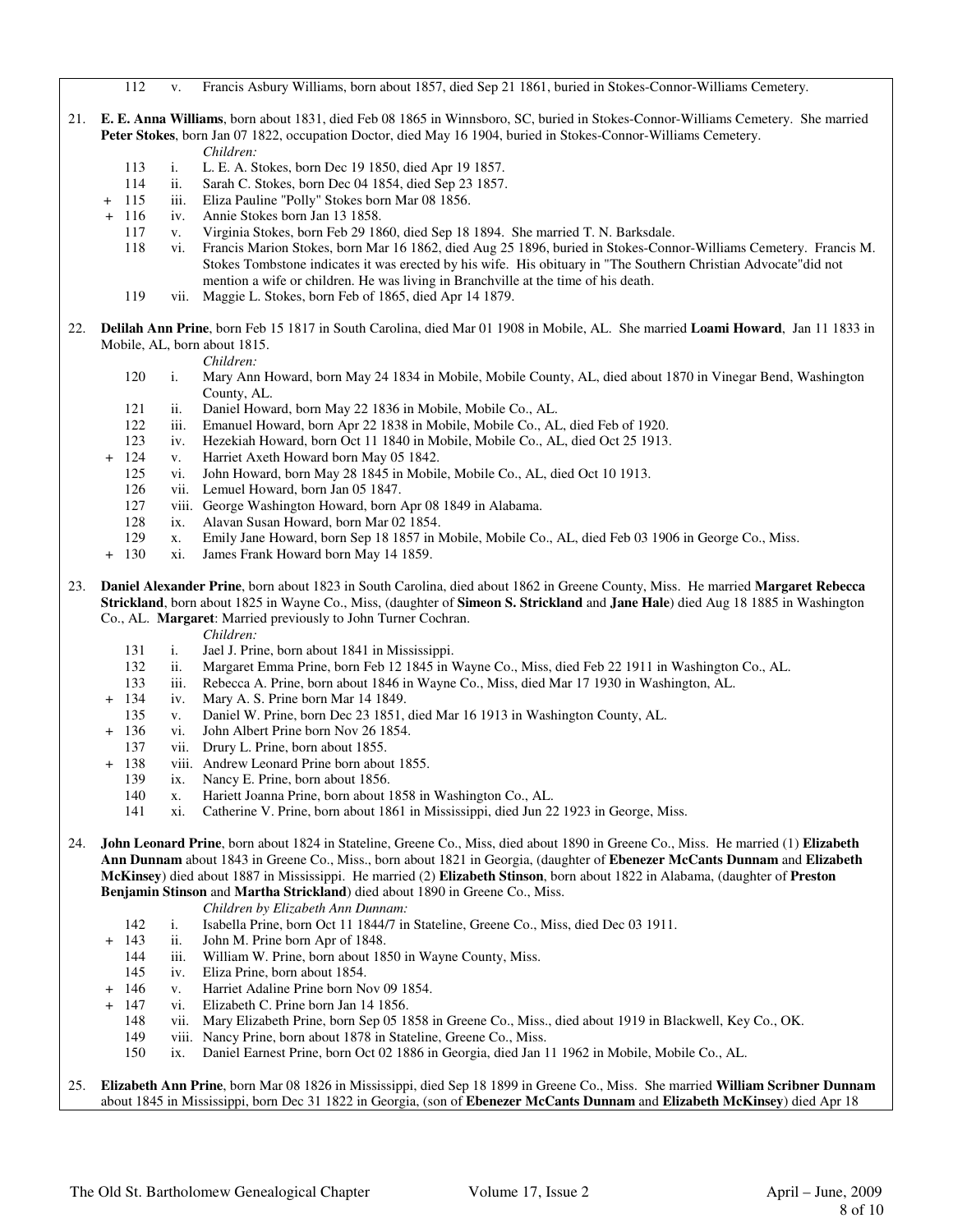1900 in Sand Hill Co., Miss.

- *Children:*
- + 151 i. William Frank Dunnam born Mar 16 1850.
- ii. Rachel Catherine Dunnam born Sep of 1869.
- + 153 iii. Robert Thomas Dunnam born Sep of 1853.
- 26. **Allason Susan Prine**, born Jun 13 1828 in Wayne Co., Miss, died Oct 05 1907. She married **Daniel Prine** about 1851, born Jul 24 1824 in Gregg, Centre Co., PA, (son of **Peter Breon** and **Margareta Rebecca Sunday**) died May 12 1875 in Walker, Centre Co., PA. *Children:*
	- + 154 i. Charles Francis Prine born Oct of 1853.
	- + 155 ii. Simon Franklin Prine born Jun 04 1855.
- 28. **Robert Walker Prine**, born Jul 03 1833 in Wayne Co., Miss, died Sep 10 1903 in Wayne Co., Miss. He married (1) **Eliza Ann Strickland** Dec 21 1888 in Semmes, Mobile Co., AL. He married (2) **Nancy Jane Cochran** about 1890 in Greene Co., Miss., born Feb 10 1857 in Alabama, died Nov 11 1928 in Sand Hill, Greene Co., Miss.
	- *Children by Eliza Ann Strickland:*
	- 156 i. Martha Ann Prine, born Dec 01 1854 in Greene Co., Miss., died Dec 09 1931 in Perry Co., Miss.
	- 157 ii. John Lenard Prine, born Mar 27 1857 in Mobile, Mobile Co., AL, died Mar 04 1923 in McLain, Greene Co., Miss.<br>158 iii. Mary Elizabeth Prine, born about 1860, died about 1925.
	- iii. Mary Elizabeth Prine, born about 1860, died about 1925.
	- 159 iv. Aletha Jane Prine born about 1862.
		- 160 v. Josephine Catherine Prine, born Jan 10 1864 in Mississippi, died Sep 18 1931 in McLain, Greene Co., Miss.
		- 161 vi. Eliza Emeline Prine, born Sep of 1877 in Mississippi, died about 1952 in McLain, Greene Co., Miss.
		- 162 vii. Robert Isaiah Prine, born Mar 29 1879, died Aug 08 1927.
			- *Children by Nancy Jane Cochran:*
		- 163 viii. Ellen Prine, born Oct of 1890 in Greene Co., Miss.
		- 164 ix. Nancy Isadore Prine, born Sep of 1892 in Greene Co., Miss., died Dec 26 1903 in Greene Co., Miss.
	- 165 x. Lottie Prine born Nov 27 1894.
	- 166 xi. Pearl Prine, born Jan of 1897 in Greene Co., Miss.
	- 167 xii. James Walker Prine, born Sep of 1899 in Greene Co., Miss., died about 1966 in Greene Co., Miss.
	- 168 xiii. Maggie Prine, born Feb 17 1902 in Greene Co., Miss., died Mar 28 1998.
	- 169 xiv. Albert Gaines Prine, born Feb 17 1904 in Greene Co., Miss., died Feb 21 1975 in Greene Co., Miss.

### 29. **William Henry Prine**, born Apr 28 1835 in Jones Co., MS, died Dec 10 1906. He married **Martha Ann Lewis** about 1855, born about 1841, (daughter of **John Lewis** and **Harriett Ellzey**).

- + 170 i. William Marion Prine born Sep 07 1858.
- + 171 ii. Mary Elizabeth Prine born Jan 16 1863.<br>+ 172 iii. Josephine F. Prine born Apr 05 1864.
- + 172 iii. Josephine F. Prine born Apr 05 1864.
	- 173 iv. Nancy Adeline Prine, born Jan 16 1866.
	- 174 v. Cynthia Caroline Prine, born Nov of 1867.
	- 175 vi. Susan J. Prine, born Feb of 1870.
	- 176 vii. Harriet A. Prine, born Mar of 1875.
	- 177 viii. Emma A. Prine, born Mar of 1875.
	- 178 ix. Martha Estelle Prine, born Dec of 1877.
	- 179 x. Henry Monroe Prine, born Apr 06 1878.
	- 180 xi. Ida Eliza Prine, born Jan of 1880.
	- 181 xii. Charlie Prine, born about 1883.<br>182 xiii. Thomas Jefferson Prine, born E
	- 182 xiii. Thomas Jefferson Prine, born Feb 11 1886.
	- 183 xiv. John Franklin Prine.
- 30. **Charles Frances Prine**, born about 1838 in Wayne Co., Miss, died Feb 12 1904 in Columbia, Marion Co., Miss. He married **Alcy Ann Raynes**, born Mar 04 1844 in Mississippi, died Jun 24 1928 in Mississippi.

- *Children:*<br>184 i. John Gord i. John Gordon Prine, born about 1869 in Mississippi, died Mar of 1946 in Mississippi.
- 185 ii. Joseph S. Prine, born Feb 27 1878 in Mississippi, died Sep 04 1954 in Mississippi.
- 186 iii. Isaac Marion Prine, born Dec 26 1879 in Lawrence Co., Miss, died Aug 12 1938 in Marion Co., Miss.
- 31. **Harriet Adeline Prine**, born about 1840 in Mississippi. She married **Howell DeLancey**, born about 1833 in Jones Co., Miss, (son of **William DeLancey** and **Sarah Unknown**).
	- *Children:*
	- 187 i. Harriet A. DeLancey, born about 1858, died about 1940.
	- 188 ii. Sarah DeLancey, born about 1859.<br>189 iii. George W. DeLancey born about 1
	- + 189 iii. George W. DeLancey born about 1866.